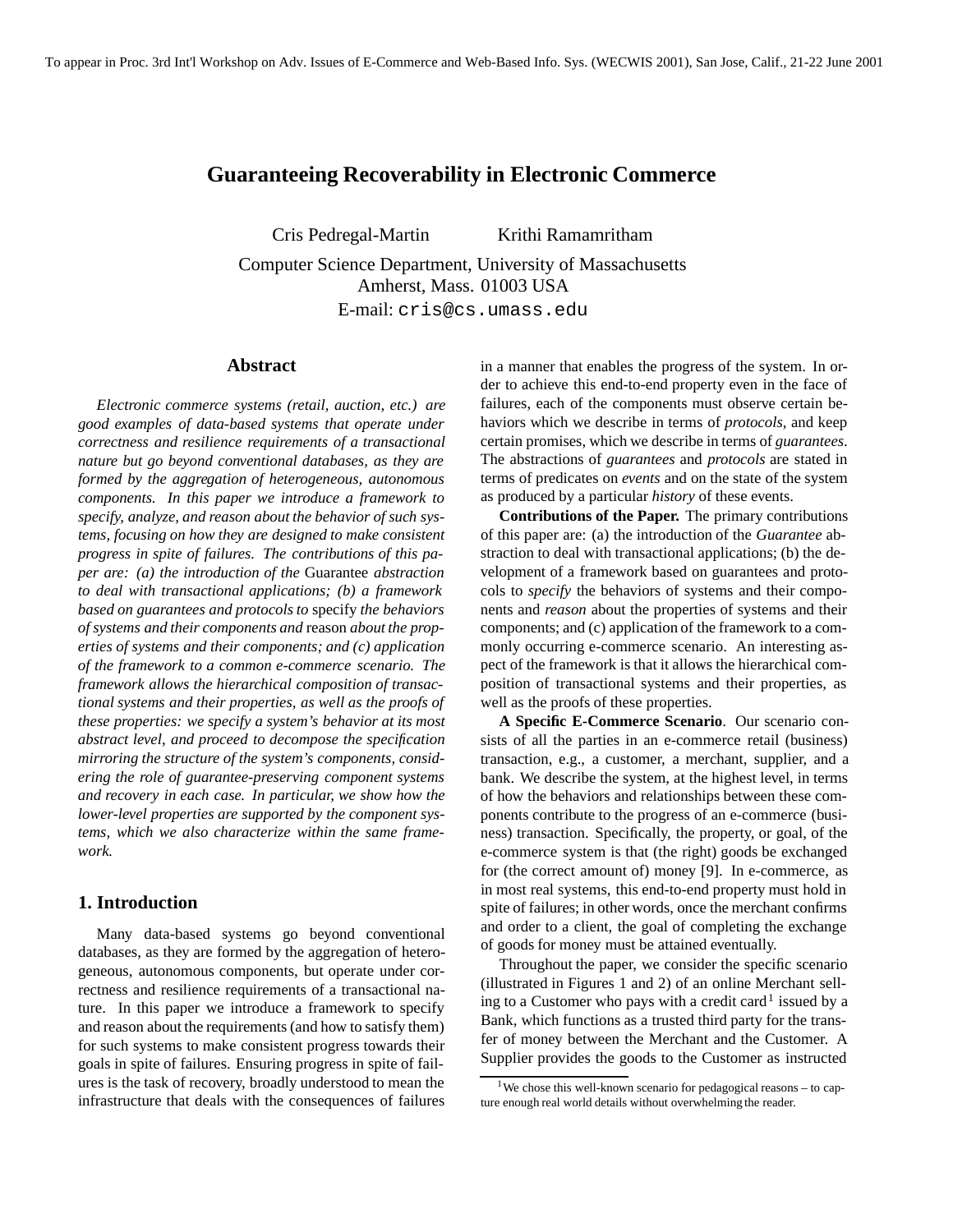| Example                        | enable_action                                                            | disable action                         | trigger action                                                  | discharge action                      |
|--------------------------------|--------------------------------------------------------------------------|----------------------------------------|-----------------------------------------------------------------|---------------------------------------|
| E-Commerce                     | Merchant obtains au-<br>thid from Bank                                   | Merchant cancels au-<br>thid with Bank | Merchant tells Bank to<br>pay based on prior au-<br>thorization | Bank pays<br>Merchant                 |
| Database<br>(Bank's)<br>System | transaction T's<br>update $p$ to $ob$ put in<br>persistent store         | Abortion of T                          | Commitment of T                                                 | $ob$ reflects $T$ 's<br>update $p$    |
| DB's Recovery<br>System        | redo log record for up-<br>date $p$ to $ob$ put in per-<br>sistent store | Abortion of T                          | redo update $p$ on $ob$<br>(during recovery)                    | update $p$ redone on ob-<br>ject $ob$ |

**Table 1. Example Guarantees.**

by the Merchant. (M stands for the Merchant, C for the Customer, B for the Bank, and S for the Supplier.)  $2^2$ 

Each party to the e-commerce system is in turn a system of its own, typically dependent on existing components. For example, the Merchant is dependent on business rules that involve managing inventory, billing, and communicating through interactions with the Customer, a Supplier, and Bank. To complete its part of the business transaction in spite of failures, the Merchant relies (a) on the guarantees provided by the Bank, the Supplier, and the Customer, (b) on following certain protocols in its interactions with these entities, and (c) on the recovery properties of its own database system. Figure 1 reflects the actions taken by the parties involved, under the assumption that all requests are granted and the sale succeeds. The scenario is explained in detail in Sections 2 and 3.

**Guarantees allow Compositional Treatment of Recoverability Properties.** We provide a specification framework which exposes only the abstract properties of the underlying components that play a role in supporting the current level's functional and recovery-related goals. For example, a Merchant should not confirm an order unless it is sure that it will be able to complete it (i.e., arrange successful shipping and charging) in spite of failures. Specifically, to process an order, the Merchant needs to secure a payment promise from the Bank. This is satisfied by obtaining a credit card charge authorization, in effect a guarantee that the Merchant will be paid later by presenting the authorization to the Bank. When the Merchant externalizes the order confirmation, it is making a promise to the Customer that the goods will be shipped, which relies on the guarantee from the Bank that it will make payments that correspond to prior authorizations and on the guarantee from the Supplier that the goods have been reserved from the stock. The Bank, in turn may rely on (i) the Bank's contract with the Customer, and (ii) the recoverability of the Bank's internal database. The above example is characterized by the precedence constraints governing the actions (the interactions with its components) of the Merchant and the following guarantees: the Merchant's order confirmation is a guarantee to the Customer that the order will be shipped and requires (a) a guarantee from the Supplier that the ordered goods will be shipped, (b) a guarantee from the Bank that (the corresponding) authorized charge will be honored, and (c) a guarantee from the Customer that it will recognize (to the Bank) the charges arising from this sale. Notice that this does not specify how *each* component supports its guarantee, but does impose the requirement that it support it (for instance, the Bank cannot forget about authorizations given and the corresponding escrows on accounts). This example illustrates that our ideas are suitable for rich hierarchical treatment of the kind of systems we are interested in.

Within a component, a database transaction system offers the recovery support for its guarantees, relying in turn, on the guarantee of persistence its own database recovery system supports. For example, by updating its authorizations and accounts data structures within a transaction, the Bank obtains atomicity and durability which enable it to implement guarantees, both external and internal. That an authorized charge will be paid is an external guarantee offered to the Merchant and supports directly the end-to-end property of exchange of money for goods. The guarantee that the Bank will be able to bill the Customer for the charge is internal and necessary for the Bank's own recovery from failures. Each level has protocols that guide its interactions with the components it uses, which together with the guarantees at that level allow the system to achieve its goals.

Thus, by exposing how guarantees depend on each other via abstract requirements, we formalize expectations that are enforced *within* each component, as these systems are typically aggregations of autonomous components. For example, in asserting that it will have the goods shipped, the Merchant relies on the Supplier's guarantee of reserving the necessary stock, without the ability to see, much less impose, how the Supplier implements the promise.

**Reasoning about End-to-End Properties of Systems.** So far, we examined the framework with respect to its ability to *specify* the protocols and guarantees involved at each level of the system. Our framework is also designed to support *reasoning* about the system, for example, (a) to show

 $2$ For simplicity, we assume that a single Bank takes care of the Customer and the Merchant's payment details; in the real world, there would be at least two banks involved, with mutual guarantees for the transfer of charges and payments.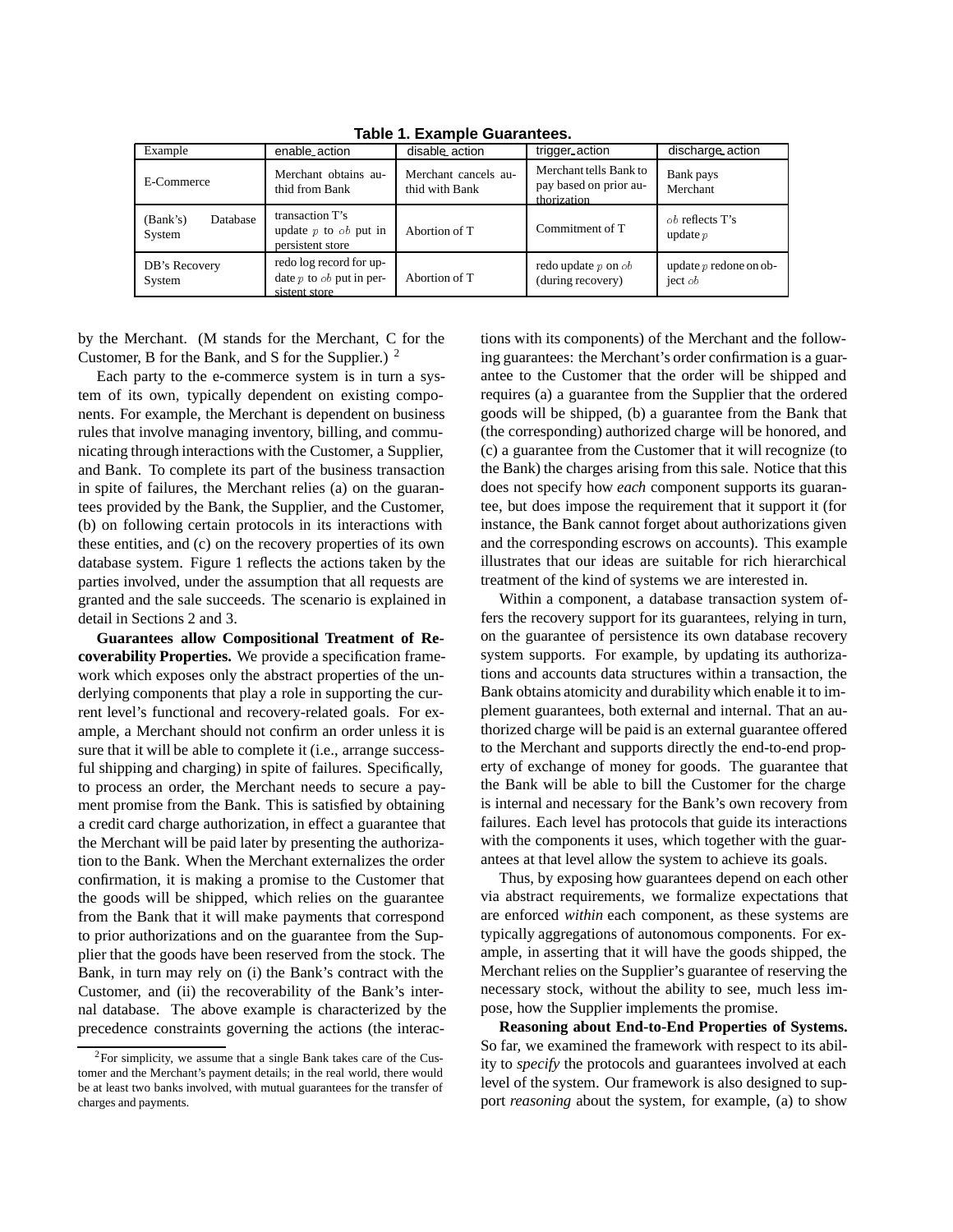**Table 2. Basic Notation.**

| <b>Notation</b>                         | Name              | <i>Description</i>                                                |
|-----------------------------------------|-------------------|-------------------------------------------------------------------|
|                                         | (System) history  | partial order (p.o.) on events                                    |
| event                                   | event/action      | operation op; also $\varepsilon$ , $\delta$ ,  in formulas        |
| e.g., $\varepsilon \to \delta$          | happens-before    | denotes order: $\varepsilon$ happens before $\delta$ in history H |
| $(X, Y, \text{action}: \text{parlist})$ | action invocation | subsystem X invokes action w/parameters $\frac{parlist}{}$ on Y   |
|                                         | message sending   | X sends Y message action $w/parameters$ parlist                   |

that a guarantee expected at one level can indeed be delivered by the component that gives the guarantee, (b) to prove correctness properties such as those involving the correct exchange of goods for money, and (c) to understand the consequences of a change in the system, and thus ensure that the desired goal is still achieved. Regarding the latter, consider again the case of the charge authorization the Merchant secures from the Bank in order to commit an order, and suppose that the Merchant passes on the credit card details to the Bank, which returns an authorization for that charge. An advantage of this method is that the Merchant can discard the credit card data immediately and reduce its security requirements. In a subsequent redesign, the Bank may want to change its agreement with the Merchant to allow the Merchant to "self-authorize" some charges off-line, i.e., without contacting the Bank. This self-authorization may apply to charges under a certain threshold, or for periods in which the Bank is unavailable. Given our specification of Bank's guarantee, it is straightforward to identify the component that needs to accommodate the new functionality, and how, in order to ensure the correct exchange of goods for money.

In summary, the specification and reasoning capabilities of our framework apply to systems which operate in a loosely defined transactional nature, i.e., that:

- manage valuable transactional data, representing money, goods, or other resources,
- require robust behavior in the face of failures, i.e., require support for recovery,
- but, unlike conventional DB transaction management systems, these systems are generally formed by a distributed aggregation of heterogenous and autonomous components, which only guarantee certain results given certain protocols but do not allow access to their internals.

Overall, the challenge here is that the system needs transactional support as a whole yet it is composed of autonomous components.

**Outline for the paper.** The rest of this paper is organized as follows. We begin in Section 2 by introducing the building blocks of our formalism: actions, guarantees and protocols, and discussing the kind of properties we characterize. We show the application of our framework by studying an electronic commerce example in detail, in Section 3. We then apply our ideas to the analysis of one of the e-commerce components, the bank, in Section 4, and we show how one external guarantee offered by the bank is supported by its internal properties. Finally, we present related work in Section 5 and offer some conclusions in Section 6. Throughout the paper we introduce notation as and when we need it and provide the details in tables off the main text; we do likewise with details of the system.

# **2. Building Blocks: Guarantees and Protocols**

In this section we introduce the building blocks of our framework, namely the notions of actions or events, guarantees, and protocols and give motivating examples. We regard a system as consisting of interrelated subsystems, whose activities and interactions take place in the form of *actions*. Constraints on how those actions may happen in the history of the system are expressed by *protocols*, and recovery and persistence properties are captured by *guarantees*.

### **2.1. Actions and Events**

In the context of the system's history, the occurrence of events corresponds to actions and so we use the terms interchangeably (see Table 2). An action may be the sending of a message between components, or the execution of an operation or step within a component. Actions are defined to be atomic.

*Notation:* We denote an action with a tuple containing the initials of the subsystem which invokes the action (the sender), the subsystem on which the action is invoked (the receiver), and a description of the action with parameters as appropriate. For example  $(M, B, \text{auth } : p, \text{custid}, \text{ordid})$  is the action in which Merchant asks the Bank for a charge authorization for amount  $p$  on the account of customer  $\emph{custid}$ (see Table 3 for further details<sup>3</sup>). Actions may have parameters which we omit when possible to reduce clutter.

### **2.2. Guarantees**

In its simplest form, a guarantee involves two subsystems (components): the *requestor* requests a guarantee

<sup>3</sup>We assume that message transmission always succeeds, i.e., the underlying infrastructure reliably delivers all messages.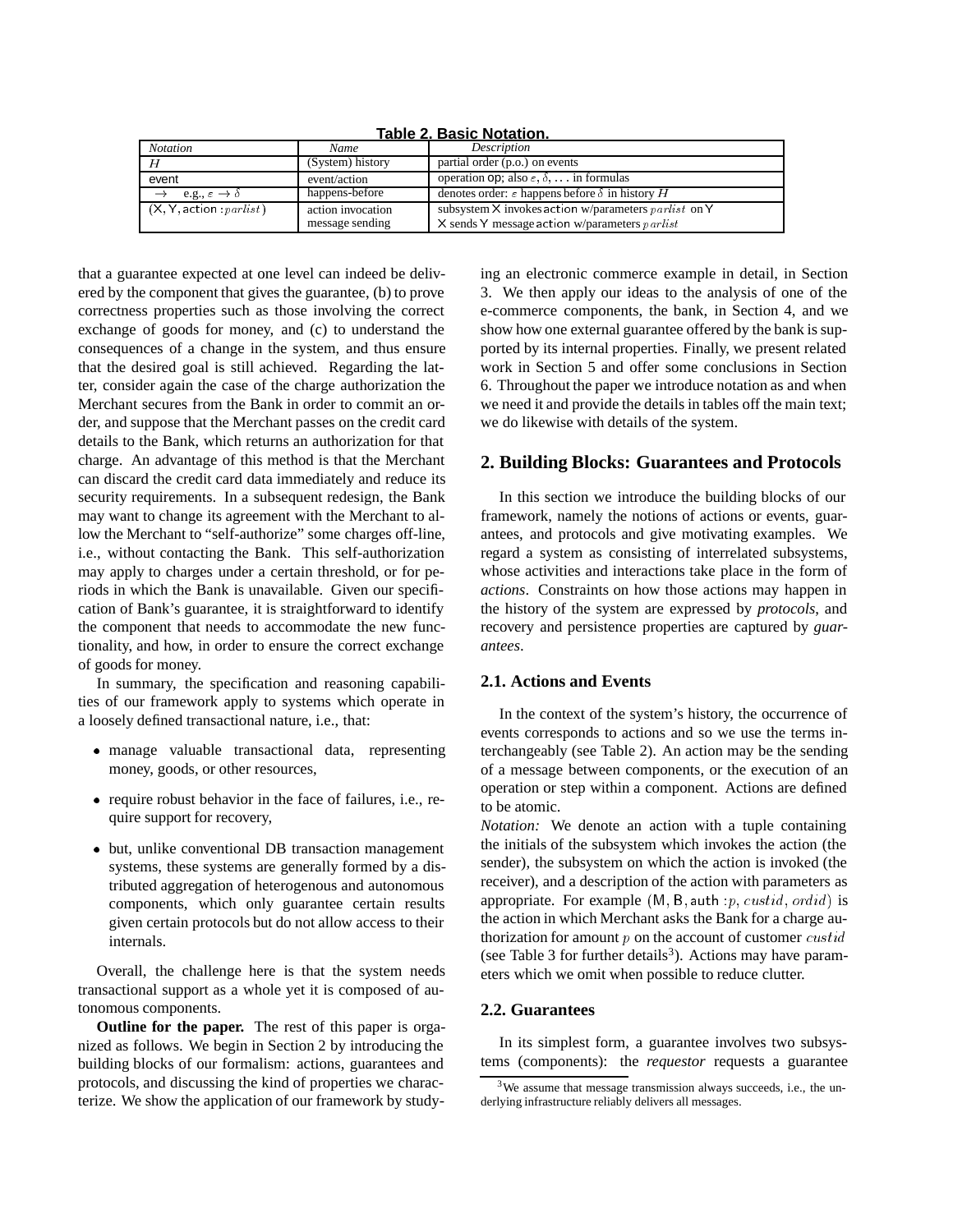from the *guarantor* and in response the guarantor enables the guarantee. Later, the requestor invokes an action that triggers the guarantee.4 The guarantor *must* (eventually) perform the invoked triggering action and discharge action, $5$  which delivers its promise. More precisely, associated with a guarantee G is a 4-tuple: 
With each of the above actions is associated a predicate which becomes true iff the corresponding action takes place. Thus, for a guarantee G,  $enabled_G$  is true only after the action enable action $_{\mathsf{G}}$  occurs. When disable action $_{\mathsf{G}}$ occurs, predicate  $disable \, d_G$  becomes true. Similarly, for the other two predicates. For simplicity, we have two independent predicates, enabled and disabled; as we shall see, an enabled guarantee can be discharged, only if it has not been subsequently disabled. The semantics of guarantees, with actions as events in the system's history, is defined by the following three statements.

 $\bf{(I)}$   $\it{(enabled}_G \wedge {\bf{not}}\; disabled_G)$ 

 $\Rightarrow$  [triggered<sub>*G*</sub>  $\Rightarrow$   $\Diamond$ *discharged<sub>G</sub>*]

The statement means that, once the enable\_action action takes place, (unless disable\_action happens) if the trigger action is invoked, eventually the discharge action will occur, i.e., the guarantee will be discharged. Each action may in turn have preconditions.

We want the actions in the guarantee to capture the intended sequence, so we add the following protocols to the definition of a well-formed guarantee:

### **(II)** discharge\_action  $\in$   $H \Rightarrow$

 This says that if a guarantee has been discharged, it must have been enabled first, and then triggered, before the discharge happened.

 $(\mathbf{III})$  disable\_action  $\in H$   $\;\Rightarrow$ 

    -   This says that if a guarantee has been disabled, it had to be first enabled, and it cannot have been discharged.

*Notation.* We name guarantees with a letter G followed by either the initials of the requestor and the guarantor, for example GBM, or a brief name related to their use, for example GXauth (see tables 4 and 6).

We illustrate guarantees with the following (simplified) examples (see Table 1). Detailed treatment of guarantees outlined in 1 and 2 below appears in subsequent sections.

1. Once an e-commerce merchant obtains an authorization code *authid* for a specific amount from the bank (that issues the customer's credit card), the merchant has the guarantee that if the Merchant later requests

payment of the charge associated with *authid*, the Bank *will* pay the charged amount.

Note that the Merchant need just present the authorization code *authid* to the bank to trigger the guarantee. Thus the onus of retaining information about the authorized charge so that it can later deliver on the guaranteed payment lies with the bank. For this, the Bank relies on the guarantee (discussed next) given by its database that operations performed by committed transactions (in this case, the transaction invoked by the Bank to record the details of the authorized charge) will persist.

2. Once a database system records in its persistent store (the details of) a specific operation  $p$  performed by a transaction T on an object  $ob$ , it is guaranteed that, once T commits, the operation  $p$ 's effects will be reflected in  $ob$ .

Note that the enabling action *transaction T's update* - *to is put in persistent store* can be considered to have been completed if either (a) the state of  $\delta b$  in persistent store reflects the update  $p$  or (b) the details of the update  $p$  are stored in persistent store, say as a log record. To support this guarantee, the database system in turn relies on the recovery system's guarantee (discussed next).

3. Once a recovery subsystem writes the redo log record for an operation to persistent store, we have the guarantee that, if called upon, the recovery subsystem has the necessary information to perform the operation again.

This guarantee example can be used to illustrate that a guarantee may never have to be discharged. For example, if the object reflecting the operation's effects becomes persistent (e.g., if the object is "stolen" from the buffer) before the need to redo arises, say, due to a crash, the trigger action *may not occur*. (For instance, ARIES [6] optimizes its redo phase by redoing an operation according to a given redo log record only if the page does not already reflect the operation.)

The three examples given above reflect several aspects of guarantees:

- An enabled guarantee need be discharged only if the triggering action is invoked. This has ramifications for the requestor of the guarantee. For example, the Merchant must persistently store the authorization code given by the Bank so that later, if necessary, it can invoke the triggering action, providing the authorization code.
- An enabled guarantee must be discharged once the triggering action is invoked. This has ramifications for

<sup>4</sup>The enable and trigger actions are typically messages exchanged between the requestor and the guarantor.

<sup>5</sup>The discharge action is typically an actual change in the state of the world effected by the guarantor.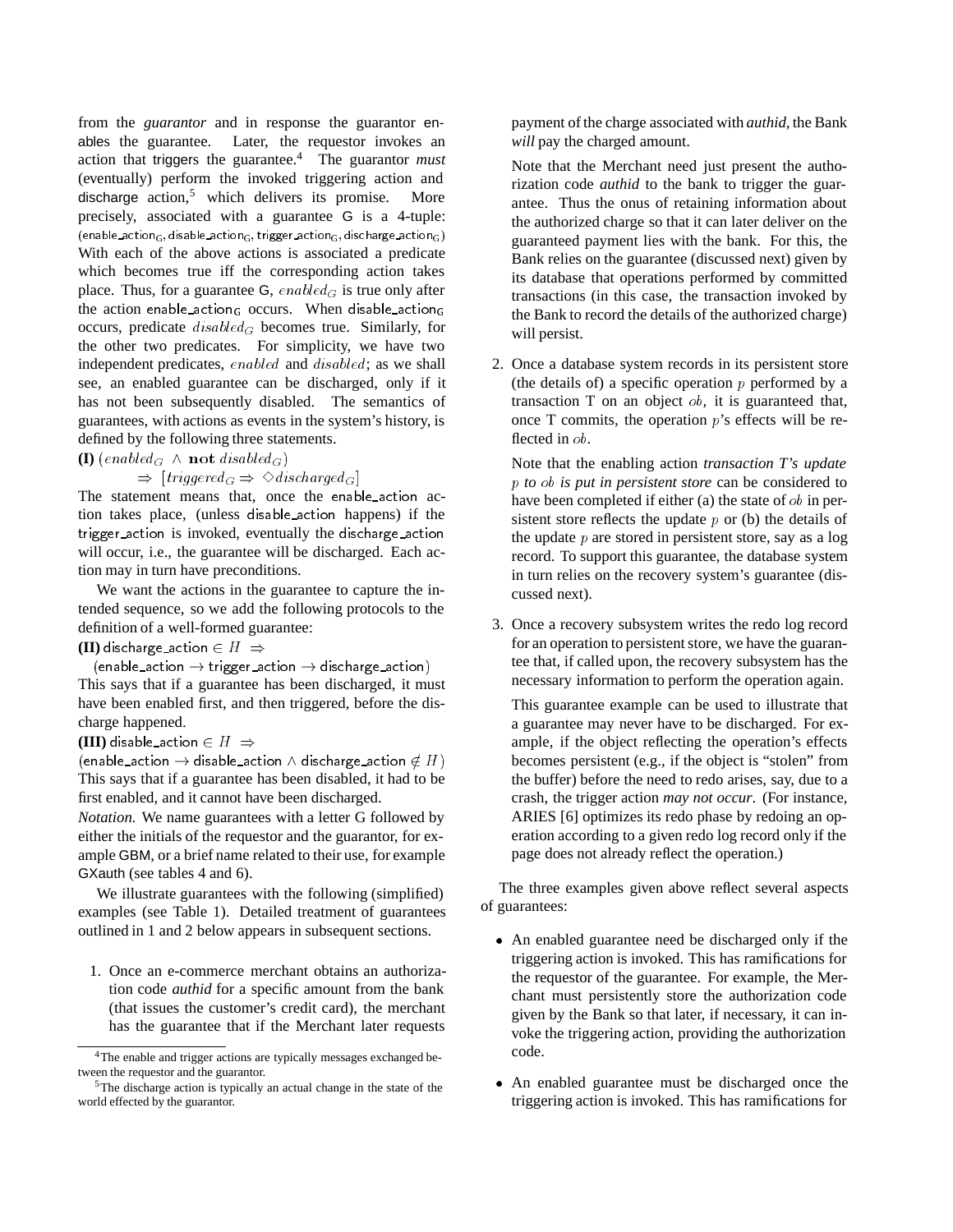

**Figure 1. An Electronic Commerce Scenario: Component Subsystems and Actions.**

the guarantor. For example, the Bank who gave the authorization must persistently store the authorization details so that later, once invoked, the triggered action can be done (and subsequently the guarantee can be discharged, i.e., the charge paid).

- A guarantee may be disabled before being triggered, which means the guarantor is released from the obligation to discharge the guarantee. For example, the Merchant might abort its sale to the Customer after obtaining the authorization (e.g., if it is unable to secure stock to fill the order), in which case it may explicitly disable it, thus releasing the Bank of the obligation. (This in turn enables the Bank to release the amount escrowed from the Customer's credit line.)
- Guarantees at a certain level can be used, for example, to reason about the functioning of that level of a system without worrying about how the guarantee is achieved by the guarantor. We will be using this feature to reason about the e-commerce system purely based on the guarantees provided by its components C, M, B, S, without resorting to the details of the innards of these component systems.
- Guarantees provided by a certain component typically will be based on the guarantees provided by the subsystems of that component. For instance, a Bank's guarantee to the Merchant is based on the guarantees



**Figure 2. Discharge of Guarantees achieves Goods-Money Atomicity in E-Commerce.**

of the Bank's database which in turn are based on the guarantees provided by the recovery subsystem of the database.

# **2.3. Protocols**

The purpose of a protocol is to dictate correct behavior, by placing conditions on the occurrence of certain events (that is, conditions for the presence of some event in the system's history) or on the precedence relationships between events, which represent actions. For example, ship  $\rightarrow$ charge (read: ship precedes charge in the system's history) specifies that a (for example) supplier must ship the goods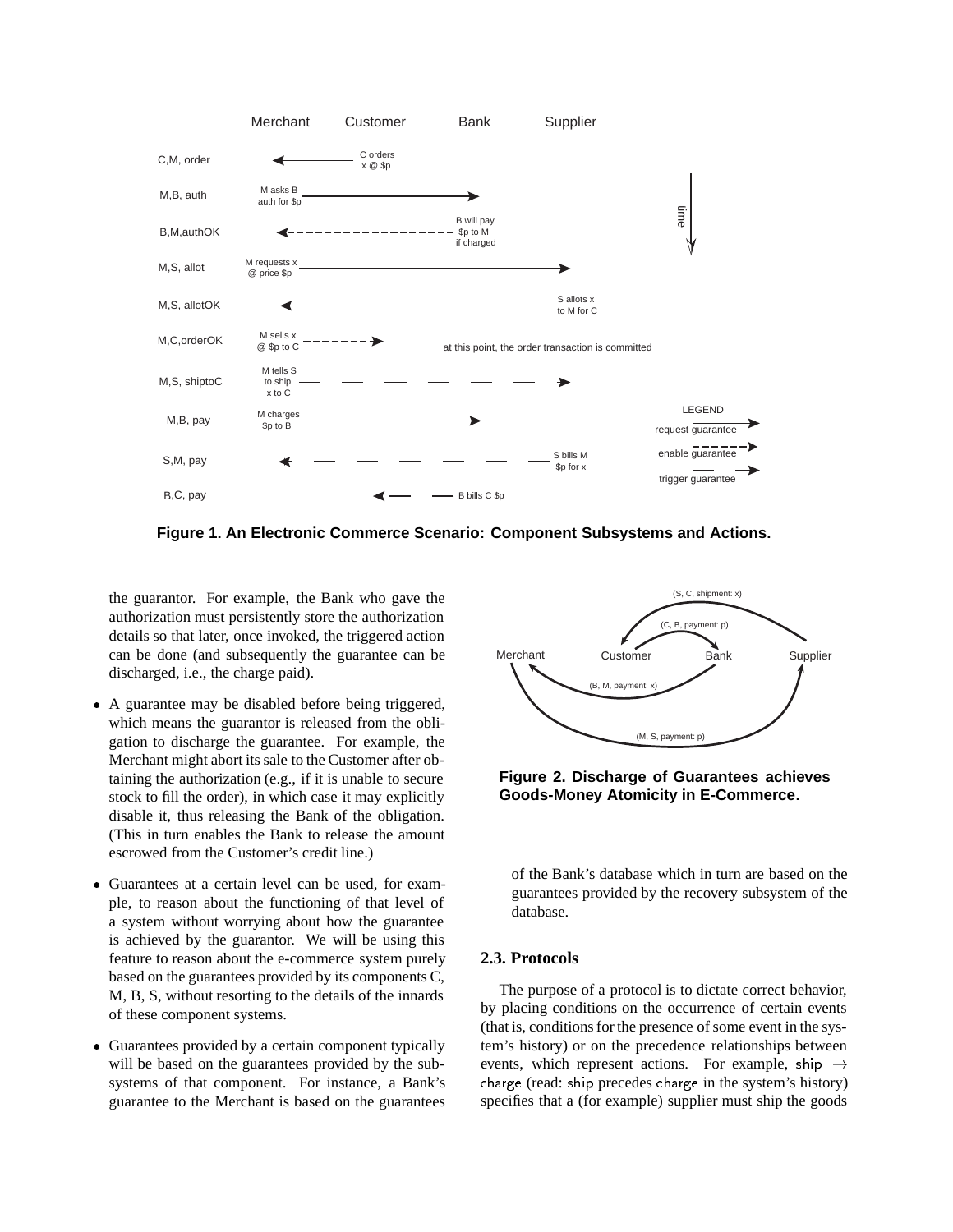|                                                                           | <u>rapie 5. Electronic Commerce Actions.</u>           |                                                                   |                                 |
|---------------------------------------------------------------------------|--------------------------------------------------------|-------------------------------------------------------------------|---------------------------------|
| Precondition                                                              | Action                                                 | Postcondition                                                     | <b>Comments</b>                 |
| TRUE                                                                      | (C, M, order : x, p, custid)                           | $en \, abled \, \epsilon$ <sub>GCB</sub>                          | C places order with M           |
| $en \, ab \, le \, d \, \text{GBM} \, \wedge$                             |                                                        | $\overline{en}$ abled GBM, GSM $\wedge$                           | M confirms order to C           |
| $en \, ab \, led \,$ GSM                                                  | $(M, C, \text{orderOK}: x, p, \text{ or } \text{did})$ | $en \, ab \, le \, d \, \epsilon$ CM                              | (this is the commit point)      |
| $en \, ab \, led \, \overline{G} \, \overline{C} \, \overline{B}$         | $(M, B, \text{auth}: p, \text{custid}, \text{ordid})$  | $en \, ab \, le \, d \, \overline{G} \, \mathbf{c} \, \mathbf{R}$ | M awaits B's authorization      |
| enabled $_{GCR} \wedge$                                                   |                                                        | en abled GCB.GBM $\wedge$                                         | B guarantees future payment and |
| $p \leq Limit(custid)$                                                    | $(B, M, \text{authOK}: \text{ordid}, \text{authid})$   | $Limit(custid) - p$                                               | B escrows amount auth           |
| TRUE                                                                      |                                                        | $enabeled$ GMS                                                    | M requests stock                |
| $\overline{enabled}_{GMS} \wedge$                                         |                                                        | $enabled_{\mathsf{GMS},\mathsf{GSM}}$ $\wedge$                    | S guarantees future shipment    |
| $x$ in stock                                                              | (M, C, allotOK : ordid, x, C)                          | $x$ reserved from stock                                           | S reserves $x$ from stock       |
| enabled $_{GSM} \wedge$                                                   |                                                        | $disch\,arg\,ed\,c\,sm \equiv$                                    |                                 |
| (M, C, orderOK) $\in H$                                                   |                                                        | $\Diamond$ (S, C, shipment :x)                                    | M tells S to ship goods         |
| enabled $G_{\mathbf{BM}}$ $\wedge$                                        |                                                        | $discharged_{GBM} \equiv$                                         | M presents charge to B          |
| (M, C, orderOK) $\in H$                                                   | (M, B, pay: p, authid)                                 | $\Diamond$ (B, M, payment: $p$ )                                  |                                 |
| en abled $_{GCR} \wedge$                                                  |                                                        | $discharged_{GCB} \equiv$                                         | B bills C for                   |
| $(\mathsf{M},\operatorname{\mathsf{B}},\operatorname{\mathsf{pay}})\in H$ | $(B, C, pay: p, \text{ } ordid)$                       | $\diamondsuit$ (C, B, payment :p)                                 | the charge it received from M   |
| $\overline{enabled}_{\mathsf{GMS}}$ $\wedge$                              |                                                        | $disch{arged}_{GMS} \equiv$                                       | S bills M for                   |
| $(\mathsf{M}, \mathsf{S}, \mathsf{shiptoC}) \in H$                        | $(S, M, pay: p, \text{ } ordid)$                       | $\diamondsuit$ (M, S, payment: <i>p</i> )                         | the shipment M ordered          |

**Table 3. Electronic Commerce Actions.**

before charging for them. Another classic example of a protocol is the Write-Ahead Logging (WAL) protocol that mandates that an update to the database must be preceded by the logging of this update.

*Notation:* We name protocols with an initial P and a subscript. We specify them via the relation  $\rightarrow$  on events in the system's history.

Clearly, protocols are neither novel nor hard to follow, hence they do not deserve elaborate explanations. We would like to point out however, the *forced progress* assumption made about protocols: Suppose *X happens before*  $Y(X \to Y)$ , where X and Y are steps in an activity. According to the forced progress assumption, once step  $X$ executes, Y will be forced to eventually execute *provided the data needed for to execute are (eventually) available*. The forced progress assumption underlies progress of normal as well as recovery processing in most systems. For example, in workflow systems, it is the job of a workflow engine to ensure the progress of steps by scheduling a step once its predecessor is complete.

By stating a forced-progress protocol, we are indicating that the component's underlying engine will ensure that the next step will eventually happen, without indicating how. With that protocol specification we can prove properties about the component. In turn, using the protocol specification as a requirement, we can separately show how the underlying recovery supports the forced-progress at the appropriate steps. For example, consider protocol

 $\cdots$ ,  $\cdots$ ,  $\cdots$ ,  $\cdots$ ,  $\cdots$ ,  $\cdots$ ,  $\cdots$ ,  $\cdots$ ,  $\cdots$ ,  $\cdots$ ,  $\cdots$ ,  $\cdots$ ,  $\cdots$ ,  $\cdots$ ,  $\cdots$ ,  $\cdots$ (see Table 5). According to the forced progress assumption, once the Merchant receives this order, it is forced to perform the action (M, B, auth), provided all the data needed for the latter are available. Often, it is in the satisfaction of the latter condition that guarantees come into play. In Section 3,

when we prove the correctness of the e-commerce scenario, we show that the guarantees specified are sufficient to ensure that appropriate actions will occur.

# **2.4. End-to-end Correctness Properties**

Besides using our framework to show how component systems deliver their guaranteed properties, we can also use it to reason about the correctness properties of the toplevel system. In particular we are interested in *Money-Goods Atomicity* [9]. For example, we can show for the E-commerce system that

- the correct exchange of goods for money is guaranteed. That is, no one loses or gains in the process (in this scenario, to keep things simple, we do not model profits, commissions, etc.): the Customer pays money for goods, the Supplier receives money for goods, the Bank and the Merchant neither gain nor lose goods or money; and
- after a Customer has committed his/her order, the rest of the actions, namely, payment, shipping, etc. are guaranteed to take place, even if failures occur within any of the parties involved.

Thus, once (a) the protocols observed by the interactions between the components and (b) the guarantees provided by one component to another are specified in the framework, we can show both the functionality as well as recoverability properties of the scenario using the framework.

These high-level properties can be viewed as guarantees provided to a Customer, and encoded as the following 4 tuple: ((C,M,order), (C,M,orderOK), (C,M,orderNO),

*Customer will receive and pay for goods*) This guarantee is the view the user gets of the e-commerce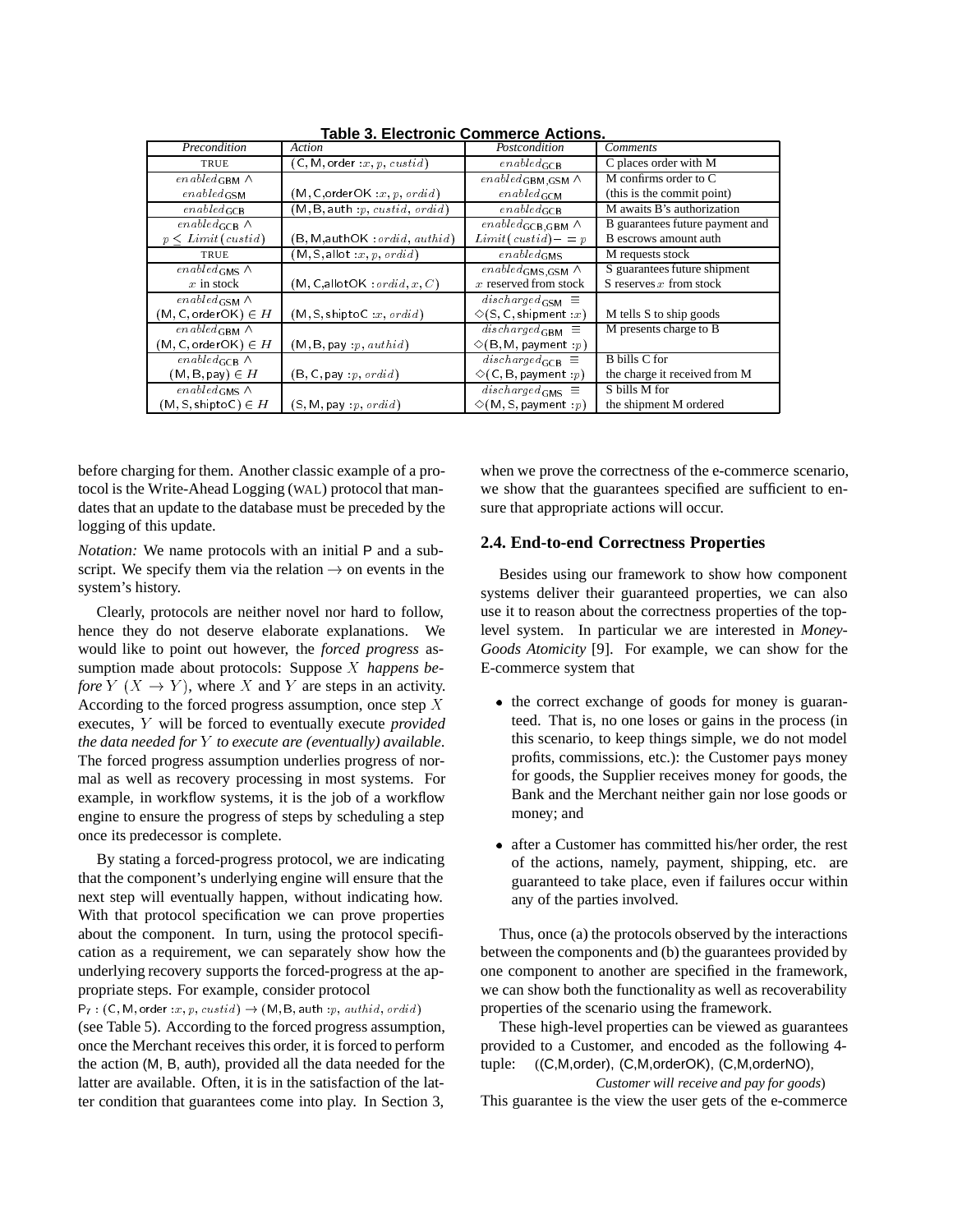system as a whole. (The disable action (C,M,orderNO) expresses the contingencies of item not in stock or customer's insufficient credit.)

# **3. An Electronic Commerce Scenario**

In this section we examine in detail the Electronic Commerce scenario depicted in Figure 1. We begin with an informal description of the system and its components and we establish the guarantees and protocols governing the system and its components. We then show how they yield the endto-end property of exchanging goods for money. In the next section, when we unravel the details of one of the components, the Bank, we show how the Bank's guarantee holds, making use of the guarantees and the protocols that govern the the Bank's database.

### **3.1. E-Commerce Actions and Timeline**

Here we outline how an order is placed and processed<sup>6</sup> indicating the actions that take place and the guarantees enabled and triggered. See Figure 1.

- GCB: The Customer has a standing agreement with the Bank that it will pay the Bank for goods charged to the credit card.
- GMS: The Merchant has a similar agreement with the Supplier that it will pay for goods (if and when they are delivered to Customer).
- (C,M, order): Customer browses, places an order for goods with credit card.
- (M,B, auth): Merchant requests credit card authorization from Bank.
- (B,M,authOK): Bank authorizes the charge, enabling its guarantee GBM that it will accept charges (for the goods) if and when requested.<sup>7</sup>
- (M,S, allot): Merchant asks Supplier to reserve the ordered goods if they are in stock.
- (M,S, allotOK): Supplier allots goods to this order, guaranteeing (GSM) to Merchant that it is ready to ship goods to Customer.
- (M,C, orderOK): Merchant confirms order to Customer. This causes the Merchant to insert a record in its own database about the details of the order and the details of the guarantees obtained from the Supplier and the Bank.

This is a point of no return: the sale has committed. All parties to the transaction have made the necessary guarantees for the rest of the e-commerce transaction, namely, shipment, charges, payments, etc. to proceed successfully. The parties involved now trigger the guarantees provided to them, which eventually get discharged (see Figure 2):

 (M,S,shiptoC): Merchant tells Supplier to ship to Customer (i.e., triggers GSM).

- (M,B,pay): Merchant asks Bank to pay for the goods (via GBM).
- When the Supplier receives (M,S,shiptoC), it triggers
- (S,M,pay): Supplier asks Merchant to pay (using GMS).
- When the Bank receives (M,B,pay), its internals cause:
- (B,C,pay): Bank asks Customer to pay (using GCB).

At this point, all the guarantees have been triggered and hence what remains is for the parties to deliver on their guarantees. These are indicated by the events (C,B,payment), (B,M,payment), (M,S,payment), and (S,C,shipment).

#### **3.2. Actions, Guarantees, and Protocols**

For ease of explanation, we consider a situation where the order processing proceeds smoothly, i.e., the Bank's authorization succeeds and goods allocation by the Supplier is possible. Thus tables 3 and 5 are not complete, as they only list the actions and protocols occurring in the simpler case. We discuss how to complete the characterization in Section 3.2.1.

Table 4 summarizes the guarantees given and used by the E-commerce components. Table 3 summarizes the actions with their pre- and post-conditions. Table 5 summarizes the protocols followed by the E-commerce components. (For notation see Table 2.) The last five protocols  $(P_7-P_{11})$  are the least interesting –they appear to complete the specification of the subsystems. For example,  $P_{10}$  simply says that the Bank only grants authorizations previously requested. The last one,  $P_{11}$ , is redundant as it follows from  $P_8$ ,  $P_9$ and  $P_2$ . We focus on the first six protocols ( $P_1$ - $P_6$ ).

Protocol  $P_1$  expresses the Merchant's business requirement of securing an authorization before confirming the order to the Customer. Protocol  $P_2$  expresses a similar requirement for the goods.

Protocol  $P_3$  indicates that once the order is confirmed, the Merchant *will* tell the Supplier to ship the goods to the Customer. In turn, the Supplier *will* bill the Merchant by protocol  $P_5$ . Similarly with protocols  $P_4$  and  $P_6$ . These four protocols  $P_3$ ,  $P_5$ ,  $P_4$ ,  $P_6$  each respectively cause the triggering of the guarantees GSM, GMS, GBM, GCB, which in turn ensure that eventually the respective shipping of goods to  $C$ , and payments of M to  $S$ , B to M, and  $C$  to B take place, completing the transaction.

Notice that protocols  $P_3$ ,  $P_4$ ,  $P_5$ ,  $P_6$  are described in Table 5 as "forcing" the action on their right hand side. Although the forced-progress assumption means that each subsystem must strive to advance following the protocols, these four protocols are *guaranteed* to make progress by the guarantees enabled at the time of the action orderOK.

#### **3.2.1 Additional Actions and Protocols**

In the treatment of this scenario we have omitted specifying the behavior of the system when the order cannot be

 $6$ We assume the requests succeed, i.e., the Bank authorizes the charge, and the Supplier allots the goods requested.

<sup>7</sup>The Bank's refusal of an authorization is expressed instead with (B,M,authNO), which does not enable GBM; similarly, the Supplier's refusal is action (M,S, allotNO). See Section 3.2.1.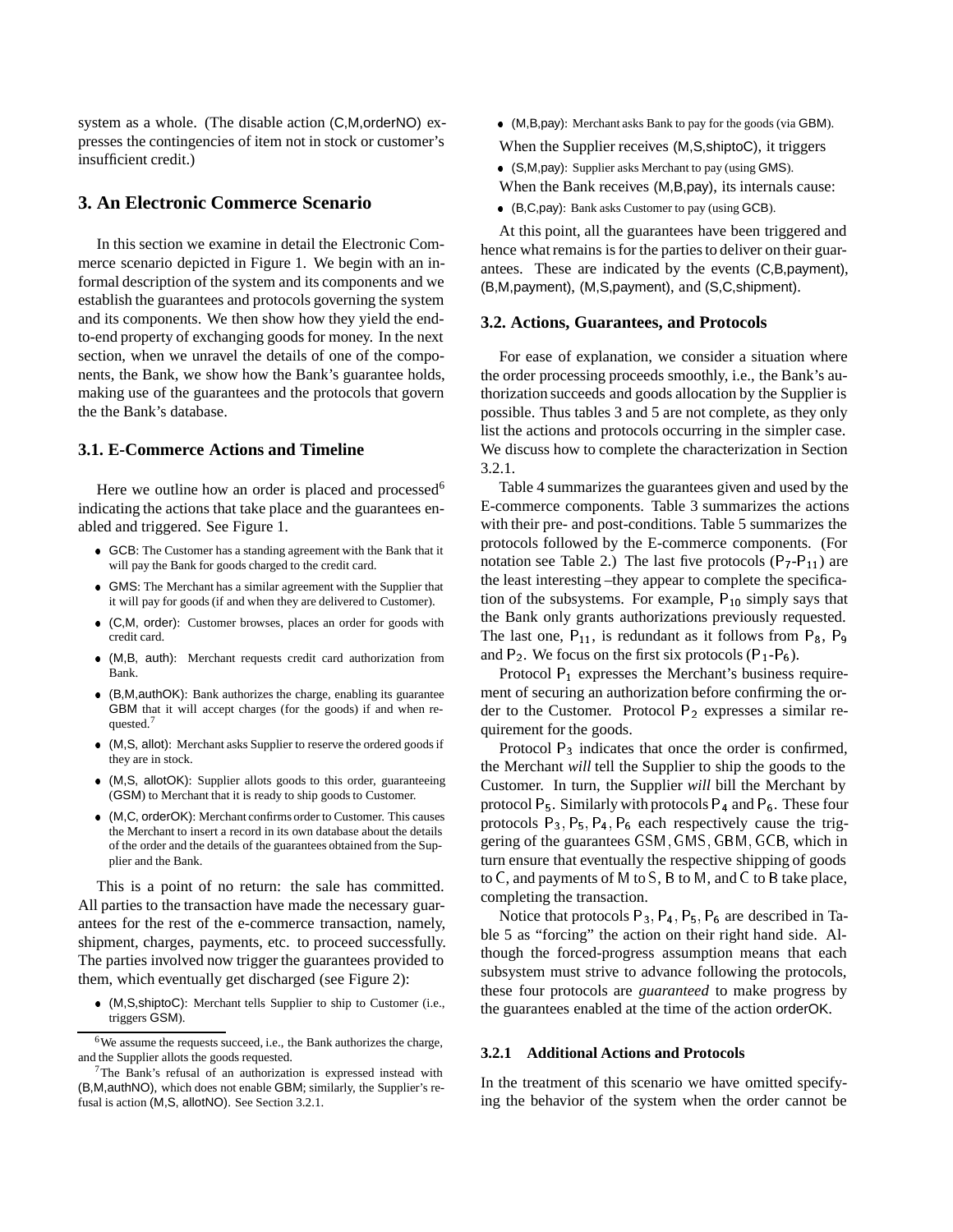| Name       | enable_action                             | disable action                     | trigger action                          | discharge action         |
|------------|-------------------------------------------|------------------------------------|-----------------------------------------|--------------------------|
| GCB.       | (C, M, order: x, p, custid)               | FALSE                              | (B, C, pay: p, ordid)                   | $(C, B,$ payment : $p$ ) |
| GMS.       | $(M, S, \text{allot}:x, p, \text{ordid})$ | <b>FALSE</b>                       | (S, M, pay: p, ordid)                   | $(M, S,$ payment: $p)$   |
| <b>GBM</b> | (B.M.authOK : <i>ordid.authid</i> ) =     | $(M. B.$ authOFF : <i>authid</i> ) | $(M, B, pay: p, \text{authid})$         | $(B, M,$ payment : $p$ ) |
| GSM        | $(S.M.$ allot $OK : x.$ ordid             | $(M. S.$ allotOFF:ordid)           | $(M, S,$ shipto $C: x, \mathit{ordid})$ | $(S, C,$ ship ment : x)  |

|  |  | Table 4. Electronic Commerce Guarantees. |
|--|--|------------------------------------------|
|  |  |                                          |

| <b>Name</b>    | Action                                                                                             |               | Action                                                   | Comments                               |
|----------------|----------------------------------------------------------------------------------------------------|---------------|----------------------------------------------------------|----------------------------------------|
| P <sub>1</sub> | $(B, M, \text{authOK}: \text{ordid}, \text{authid})$                                               | $\rightarrow$ | (M, C, orderOK: x, p, ordid)                             | order confirmed only if auth granted   |
| P <sub>2</sub> | $(S, M, \text{allotOK } : x, \text{ or } \text{did})$                                              | $\rightarrow$ | (M, C, orderOK: x, p, ordid)                             | order confirmed only if goods allotted |
| $P_3$          | (M, C, orderOK : x, p, ordid)                                                                      | $\rightarrow$ | $(M, S,$ shipto $C: x, \mathit{ordid})$                  | order confirmed forces shipping        |
| $P_{4}$        | $(\overline{\mathsf{M}}, \overline{\mathsf{C}}, \overline{\mathsf{orderOK}}:x, p, \mathit{ordid})$ | $\rightarrow$ | $(M, B, pay: p, \mathit{authid})$                        | order confirmed forces M charge B      |
| P <sub>F</sub> |                                                                                                    | $\rightarrow$ | $(S, M, pay: p, \text{ } ordid)$                         | goods shipped forces S charge M        |
| P6             | $(M, B, pay: p, \mathit{authid})$                                                                  | $\rightarrow$ |                                                          | M charged B forces B charge C          |
| P <sub>7</sub> | (C, M, order : x, p, custid)                                                                       | $\rightarrow$ | $(M, B, \text{auth}: p, \text{auth} : d, \text{ord} id)$ | auth. requested only if order in       |
| $P_8$          | $(\mathsf{C}, \mathsf{M}, \mathsf{order} : x, p, \mathit{custid})$                                 | $\rightarrow$ |                                                          | goods requested only if ordered        |
| P <sub>9</sub> | $(M, S, \text{allot}:x, p, \text{or} \text{did})$                                                  | $\rightarrow$ |                                                          | allotted only if requested             |
| $P_{10}$       | $(M, B, \text{auth}: p, \text{custid}, \text{ordid})$                                              | $\rightarrow$ | B, M, authOK :ordid, authid)                             | authorized only if requested           |
| $P_{11}$       | (C, M, order: x, p, custid)                                                                        | $\rightarrow$ | (M, C, orderOK : x, p, ordid)                            | order confirmed only if started        |

#### **Table 5. Some Electronic Commerce Protocols.**

completed, but the reader can easily see how that is done. Consider the situation in which the Bank decides to deny a credit authorization, which in turn will cause the order to be refused. To model that we need to add the corresponding actions and protocols (but no new guarantees). The additional actions mirror the actions which "ok" requests to the Bank and the Merchant, as well as an action to cancel the guarantee from the Supplier if it is already enabled, and the protocols that ensure the added actions happen in the correct sequences. The new actions are:

- to signal the denial of the authorization to the Merchant;
- $\bullet$  (M, C, order NO : x, p) to signal the denial of the order to the Customer;
- with which the Merchant notifies the Supplier it no longer wants the allotted goods (this is disable action  $_{GSM}$ ). This action has the precondition that the order be cancelled, i.e., that order NO happened.

Other protocols of interest are those expressing the behavior of a negative outcome, complementary to the OK protocols (see Table 5):

- $(B, M, \text{authNO}: \text{ord} \text{id}) \rightarrow (M, C, \text{orderNO}:x, p, )$ , which indicates the order will be refused if charge is not authorized (cf.  $P_1$ );
- $\bullet$   $(M, C, \text{orderNO} : x, p) \rightarrow (M, C, \text{allotOFF} : \text{ordid})$ , which effects the cancellation (cf.  $P_3$ ).

A symmetric set of actions and protocols takes care of the case when the supplier does not allot the requested goods. If we want to specify a situation where the Merchant aborts an order, it will simply abide by the protocols to undo the partial work, adding the abort action.

That protocols and guarantees are useful, modular abstractions can be appreciated in the following examples.

*Self-authorization.* Consider a variant of the Ecommerce scenario in which the Merchant is allowed to authorize some charges without consulting with the Bank. For example, the Merchant can authorize a charge if the amount is below a certain threshold. To accommodate this change, we simply add a disjunctive clause to the enabling of the guarantee, e.g.:  $enable_actionGBM$  is now:

- -- - - 

*Merchant charges after delivery confirmation.* Another variant is to add the extra constraint that the Merchant will charge only after receiving delivery confirmation from the Supplier. One way to specify this is by adding another element to the precondition of the charging action, e.g.:

Precondition((M, B, pay  $:p, \, authid)$ )  $\Rightarrow$  discharge action $_{\mathsf{GSM}}$ Alternatively, we can add the action -  - for the Supplier to notify the Merchant that the delivery of the goods succeeded, and make that action the new trigger action<sub>GMB</sub>.

# **3.3. Proof of the exchange of goods for money**

*Goods and money atomicity*: None of the parties involved lose money, either they get their costs reimbursed or they get goods in exchange for their money. Intuition: consider Figure 2 as a graph, where the nodes are the subsystems M, B, S, C, and there is an edge from X to Y if there is a discharge action of the form  $(X, Y, pay)$  or  $(X, Y, ship)$ . This graph has a cycle, which shows that there is a net exchange of money  $p$  for goods  $x$  between S and C, with M and B disbursing and receiving the same amount  $p$  each. To prove the property, we need to prove that all four transfers eventually take place (if the order has been confirmed); the added benefit of our approach is that we prove it to hold in spite of failures.

We need to prove that all four transfers (money, goods, guaranteed to happen by the discharge of GBM, GSM, GCB,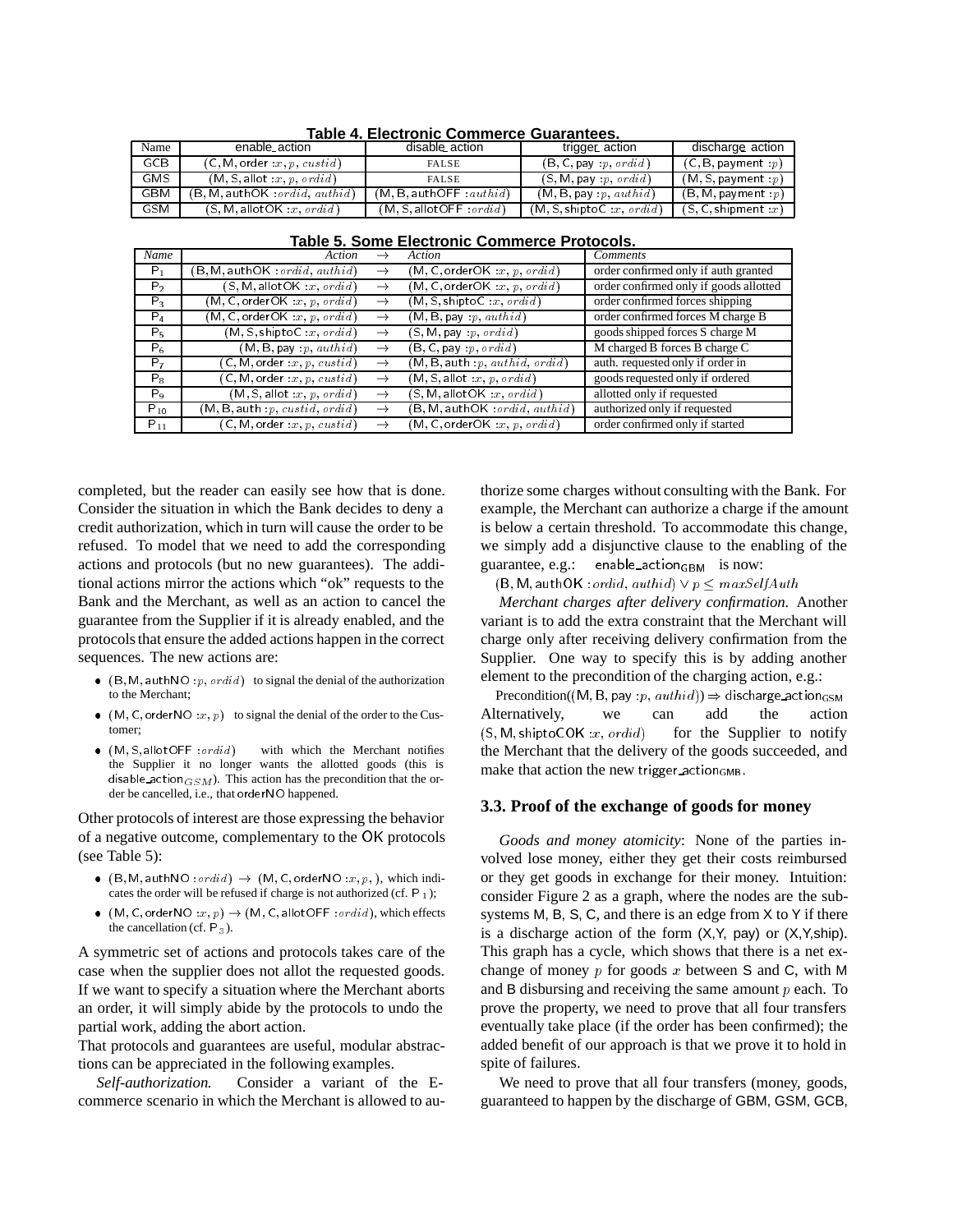GMS) *will eventually* take place if the Merchant commits the order. This requires two things: (1) all four guarantees are enabled; and (2) all four guarantees are triggered.

We prove that  $(M, C, \text{orderOK}) \in H \Rightarrow (B, C, \text{pay}) \in$ . The proofs that the other guarantees are discharged are similar, and all hinge on the fact that the  $(M, C, \text{orderOK})$ action is the point of no return for the sale business transaction. This detail ensures the atomicity, i.e., that one transfer happens iff all transfers happen. This payment action is the discharge of guarantee GCB, so we prove it by showing that the guarantee GCB is enabled, and that the triggering action takes place.<sup>8</sup>

- 1. enable action<sub>GCB</sub>  $\in$  H: This requires proving that  $(C, M, \text{order}) \in H$ , which follows trivially from (the wellformedness) protocol  $P_{11}$  which applies to the hypothesis  $(M, C, \text{orderOK}) \in H$ .
- 2. trigger\_action $_{GCB} \in H$ : The trigger action is  $(B, C, pay)$ . We use the forced-progress hypothesis to prove  $(B, C, pay) \in H$ . This requires identifying a protocol whose right-hand side is  $(B, C, pay)$ , and proving that its left-hand side happens, i.e., that the preceding action took place, and the precondition to  $(B, C, pay)$  holds. Such a protocols is  $P_6$ .
	- (a)  $(M, B, pay)$  $\in$  *H*. This follows from  $(M, C, \text{orderOK}) \in H$ , protocol  $P_4$ , and the precondition to  $(M, B, pay)$  which requires enabled<sub>GBM</sub>, which holds by  $(\sf M, \sf C,$  order $\sf OK)$  and  $\sf P_1.$
	- (b)  $Pre((B, C, pay))$  holds. It is a conjunct of two conditions, both of which hold, as follows.  $(\mathsf{M},\mathsf{C},\mathsf{orderOK})$  and  $P_{11}$  yield  $\mathit{enabled}_{\mathsf{GCB}}.$  $(M, B, pay) \in H$  results from the previous part of the proof.

The proof above illuminates where the recovery support is used to guarantee the desired system behavior. This support appears in two guises: persistence and forward progress. Persistence gives a component ability to preserve state in spite of failures, which supports the guarantees, by allowing a component to keep information necessary to honor it.

A component's failure recovery algorithm, which enables it to keep trying the step following the last step completed before the failure (which is supported in part by the atomicity of steps), is what underlies the forced-progress hypothesis. Protocols only prescribe necessary conditions, i.e., if a right-hand-side (rhs) happened, then its left-handside (lhs) must have happened. Forced-progress endows the protocols with the extra semantics akin to those of rulebased systems, in that the occurrence of a rhs of a protocol always eventually happens if the lhs happened *and* the precondition of the rhs holds.

Finally, we also rely on the persistence of the effects of each step in spite of failures. For example, the Bank must remember authorizations it has issued, and the Merchant must remember authorizations it has received, in spite of failures. In each subsystem, this is typically supported by a database transaction system, whose recovery-related behavior can also be expressed also in terms of our actions, guarantees, and protocols. In the next section we look into the details of the Bank, to exemplify the fact that our formalism can be hierarchically applied.

# **4. A subsystem: The Bank**

In the previous Section, we examined how the Ecommerce system achieves its end-to-end goods atomicity property by examining the protocols and guarantees of its high-level components. In this section we examine how the Bank relies on its internal database to support the guarantee it offers when it issues an authorization. In particular, we show how the Authorization guarantee GBM follows from the guarantees of the Bank's database to the Bank.

When the Bank receives a request for a charge authorization, it checks its accounts, and if appropriate grants the authorization, recording the particulars in its accounts. When the Bank receives a charge request accompanied by an authorization, it consults its accounts and if appropriate makes the payment, again recording the particulars. The Bank survives failures because its accounts reside in a database and are updated by transactions.

#### **4.1. Bank Subsystem and Timeline**

We view the Bank as composed of two subsystems: the banking Application A and the Database system D. A is responsible for communicating with the Bank's clients, i.e., the Merchant and the Customer, and implementing the Bank's business rules via execution of transactions on D. D is responsible for manipulating the accounts data within a transactional framework. Following the scheme of Section 3.2, we list the actions within the Bank in Table 8, guarantees in Table 6, and some interesting protocols in Table 7. The protocols table is not complete, but as sample, note that protocols  $P_{B2}$  and  $P'_{B2}$  cover the two possibilities (of whether the authorization is approved not); also note that P<sub>B4</sub> and P<sub>B5</sub> correspond to the alternate implementations of action  $X$ pay (see column 2, row 2 in Table 8). An interesting detail in this scenario is Guarantee GXauth (see Table 6) whose enabling and triggering action are the same, signifying that the guarantee is obtained and triggered as a result of the same requesting action.

The timeline for the Bank is simple: essentially, the Bank reacts to messages it receives, and also runs internal actions periodically to ensure bills are sent and charges paid. For example, reception by the Bank of (M,B,auth) causes the

 $\Box$ 

<sup>8</sup>We use here guarantees that appear in Table 4, protocols in Table 5, and actions and their pre- and postconditions in Table 3; we omit parameters to reduce clutter.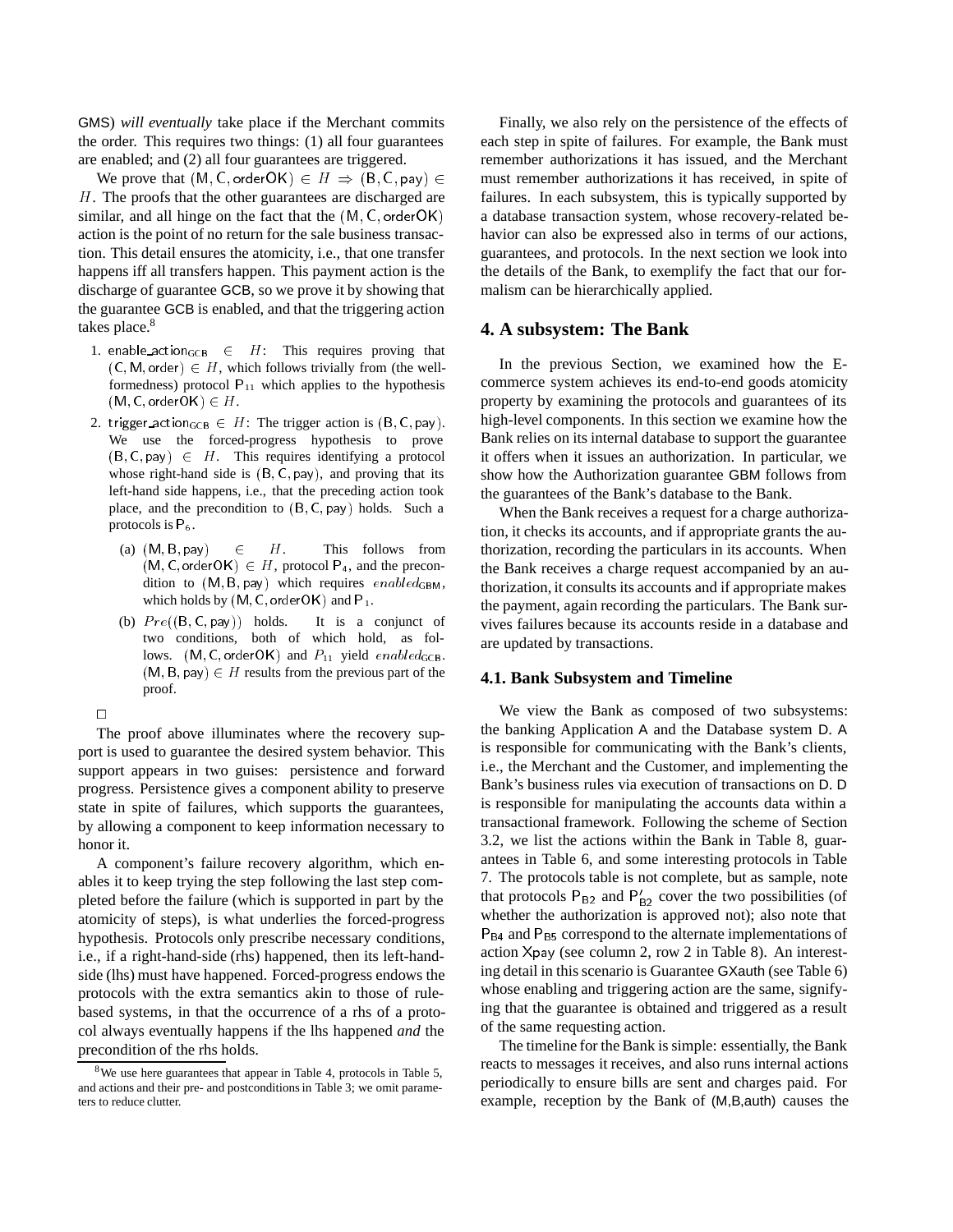| Name          | enable_action                                          | disable action                                             | trigger action                                                | discharge action                                     |
|---------------|--------------------------------------------------------|------------------------------------------------------------|---------------------------------------------------------------|------------------------------------------------------|
|               | state change                                           | state change                                               | state change                                                  |                                                      |
| <b>GXauth</b> | $X$ auth $(p, {\it custid}, {\it ordid})$              | FALSE                                                      | Xauth(p, custid, ordid)                                       | $\mathsf{lookup}(\mathit{authid}, \mathit{authSet})$ |
|               | $(p, {\it custid}, {\it ordid}, ) \in {\it authSet}$   |                                                            | $(p, {\it custid}, {\it ordid}, \square) \in {\it authorSet}$ |                                                      |
| GXbill        | $X$ auth $(p, custid, ordid)$                          | $X$ authOFF $(authid)$                                     | $\mathsf{Xpay}(p, \mathit{authid}, M)$                        | send (B, C,                                          |
|               | $(p, {\it custid}, {\it ordid}, \_) \in {\it authSet}$ | $(p, {\it custid}, {\it ordid}, ) \notin \textit{authSet}$ |                                                               | pay: p, orderid)                                     |
| GXpayout      | $X$ auth $(p, {\it custid}, {\it or did})$             | $X$ authOFF $(authid)$                                     | $X$ pay $(p, \text{authid}, M)$                               | send $(B, Mpa$ ment : $p)$                           |
|               | $(p, custid, ordid, ) \in authSet$                     | $(p, {\it custid}, {\it ordid}, \_) \notin {\it authSet}$  | $(p, \text{authid}, \text{merchid})$                          |                                                      |
|               |                                                        |                                                            | $p$ ayout $Set$                                               |                                                      |
| <b>GBM</b>    | (B, M,                                                 | (M.B.                                                      | (M, B,                                                        | $(B, M,$ payment: $p$ )                              |
|               | authOK : <i>ordid</i> , <i>authid</i> )                | authOFF : $authid)$                                        | pay $:p, authid)$                                             |                                                      |

**Table 6. Bank Internal and External Guarantees.**

**Table 7. Some Bank Protocols.**

| Name      | Action                              | $\rightarrow$ | Action                               |
|-----------|-------------------------------------|---------------|--------------------------------------|
| $P_{B1}$  | $(M, B, \text{auth}:$               | $\rightarrow$ | Xauth                                |
|           | p, custid, ordid)                   |               | (p, custid, ordid)                   |
| $P_{B2}$  | Xauth                               | $\rightarrow$ | $(B, M, \text{authOK}:$              |
|           | $(p, {\it custid}, {\it ordid})$    |               | $\it{ordid}, \it{authid}$            |
| $P'_{B2}$ | Xauth                               | $\rightarrow$ | $(B, M, \text{authNO}:$              |
|           | $(p, {\it custid}, {\it ordid})$    |               | $\it{ordid}$ )                       |
| $P_{B3}$  | $\overline{\mathsf{(M)}}$ , B, pay: | $\rightarrow$ | Xpay                                 |
|           | $p, \text{authid}$                  |               | $(p, \text{authid}, \text{merchid})$ |
| $P_{B4}$  | Xbill                               |               | (B, C, pay: p, ordid)                |
| $P_{B5}$  | Храу                                |               | (B, C, pay: p, ordid)                |
|           | (p, authid, merchid)                |               |                                      |

start of internal transaction Xauth (see Table 8) whose successful commit records the authorization details and causes the Bank's response (B,M,authOK) (or (B,M,authNO) as appropriate). More to the point, the commit of Xauth enables guarantee  $GXauth<sup>9</sup>$  (see Table 6) that the authorization information will be there when transaction Xpay looks it up (via lookup, using  $\mathit{authid}$ ).

# **4.2. Actions, Guarantees, and Protocols**

The actions within the Bank are embodied by transactions which update accounts in the Bank's internal database, and by receiving and sending messages. Actions are summarized in Table 8, in which we use some ad-hoc notation, as follows. The construct: receive *message* start *action* end denotes that when the *message* is received by the Bank, its Application subsystem will start *action*, a database transaction. The construct: transaction *program code* commit end denotes an atomic transaction, as supported by the database transaction system, which updates the data structures as indicated in *program code*. Finally, the construct: eventually start *action* end denotes that the application will make sure that *action* is executed eventually (for example, by executing it periodically), provided that any applicable preconditions on *action* are satisfied. With this notation in mind and the remarks at the bottom row of Table 8 we can examine the actions themselves.

Action Xauth checks if there is enough credit left for the customer for whom the Merchant requests a charge authorization to cover the amount requested, and if so escrows the amount from the customer's credit line, records the details of the authorization, and grants it by returning a message with an authorization code to the Merchant. Because Xauth is a database transaction, the Database grants a guarantee, enabled by the commit of Xauth, that the updated states of the data structures *creditline, authSet* will survive failures. This enables the Bank to support both its external guarantee GBM and its own internal business rules. An example of the latter is that the Bank needs to keep track of all outstanding authorizations for each Customer, lest it authorize over the credit limit.

Xpay relies on the discharge of guarantee GXauth to validate a request for payment (i.e., to trigger guarantee GBM, identified by *authid*), to prepare the a payment to the Merchant. Xpay also uses GXauth to prepare the corresponding charge to the Customer. When Xpay commits, it triggers guarantees GXbill and GXpayout.

The Bank application starts transactions Xpayout and Xbill to effect the payments and charges set up by Xpay. That these transactions will find all the pending payments and charges is again guaranteed by the database system via the commit of Xpay. The discharge of guarantee GXpayout, and the protocol of eventually executing Xpayout support the discharge of external guarantee GBM. We could have folded Xpayout and Xbill into Xpay, but we wanted to emphasize the decoupling between the Merchant's request to be paid (served by Xpay), which is the triggering action for guarantee GBM, and the effects, i.e., the eventual discharge of guarantee GBM.

# **4.3. Proof of external guarantee from internals**

For the proof in Section 3.3 that the Electronic Commerce scenario satisfies the end-to-end property of goods and money atomicity, we took as a given the guarantees offered by each of the subsystems. Now we turn our attention to the problem of proving that indeed those guarantees hold, given a specification of the guarantor subsystem. With our specification of internals of the Bank we prove that the

<sup>&</sup>lt;sup>9</sup>All guarantees internal to the Bank are given by the Database.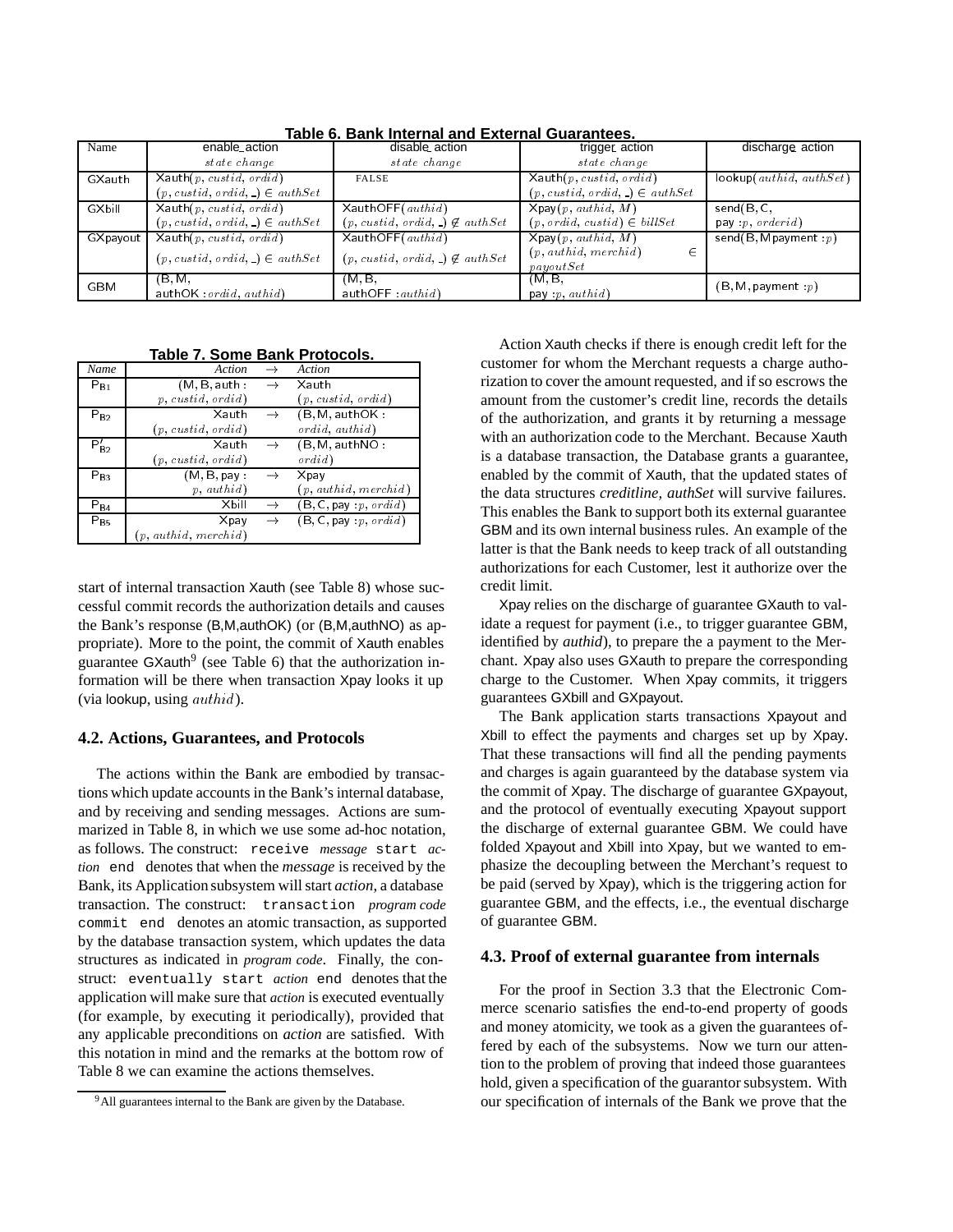| Bank's processing of Merchant auth request                                                                                                                                                                           | Bank's processing of Merchant pay request                                                                                                                                                                                             | Bank's paying and billing                                                                                                             |
|----------------------------------------------------------------------------------------------------------------------------------------------------------------------------------------------------------------------|---------------------------------------------------------------------------------------------------------------------------------------------------------------------------------------------------------------------------------------|---------------------------------------------------------------------------------------------------------------------------------------|
| receive (M, B, auth: p, custid, ordid)<br>start Xauth (p, custid, ordid)<br>end                                                                                                                                      | receive (M, B, pay: p, authid)<br>start Xpay (p, authid, M)<br>end                                                                                                                                                                    | do eventually<br>start Xpayout<br>start Xbill<br>end                                                                                  |
| transaction Xauth (p, custid, ordid)<br>if $credit(custid) < p$<br>then send (M, B, authNO: ordid)<br>else creditline[custid] -= p<br>$escrow(custid) += p$<br>authid = newkey (authSet)<br>$authSet += (p, custid,$ | transaction Xpay (p, authid, merchid)<br>if $(aid = lookup(authid,authSet))$<br>and $(p == aid.p)$<br>then $payoutSet +=$<br>(p, authid, merchid)<br>$billSet +=$<br>(p, ordid, cid)                                                  | transaction Xbill<br>forall z in billSet<br>send (B, z.cid,<br>pay: z.p, z.ordid)<br>$billeset -= z$<br>commit: end                   |
| ordid, pending)<br>send (M, B, authOK:<br>p, ordid, authid)<br>commit<br>end<br>// all auth info is persistent                                                                                                       | [ OR<br>send<br>(B,C, pay: p, ordid)]<br>// else: drop bad authid silently<br>commit<br>end<br>info pay and bill is persistent<br>$\frac{1}{2}$                                                                                       | transaction Xpayout<br>forall z in payoutSet<br>send (B, z.merchid,<br>payment: z.p)<br>payoutSet -= z<br>commit: end                 |
| Xauth commits all the authorization-related infor-<br>mation, guaranteeing it will be possible to honor it<br>later.                                                                                                 | Xpay does <i>not</i> pay the Merchant, but simply en-<br>sures that the payment, and the charge to the Cus-<br>tomer, are queued for processing later (or, Customer<br>may be billed immediately, see bracketed alternative<br>code). | Xpayout actually discharges the<br>guarantee GBM; Xbill triggers the<br>guarantee GCB (unless OR alter-<br>native is used, see left). |

**Table 8. Bank internal Actions.**

Bank's (external) guarantee GBM holds.

We can now formalize the intuition that the guarantee GXauth by the Database system to the Bank, combined with the forced-progress protocol of the banking application, yields via GXpayout the external bank guarantee GBM. Specifically, we need to prove that, given the Bank's internal guarantees and protocols and that  $(B, M, \text{authOK } : \text{ordid}, \text{authid})$  occurs, the occurrence of  $(M, B, pay: p, \text{authid})$  ensures that eventually  $(B, M,$  payment : $p)$ <sup>10</sup> takes place.

- 1. Xauth $(p, {\it custid}, {\it or}$  $\in$  H: We have - -- $\in$  *H* by hypothesis (enable\_action<sub>GBM</sub> happens). By protocol  $P_{B1}$ and the forced-progress assumption, we have that  $\mathsf{Xauth}(p, \mathit{custid}, \mathit{ordid}) \in H.$  (Recall that the precondition of Xauth is TRUE.)
- 2. Xpay(p, authid, merchid)  $\in$  H: We have by hypothesis (trigger\_action<sub>GBM</sub> happens) that  $(\mathsf{M},\mathsf{B},\mathsf{pay}:p,\mathit{authid}) \in$  $H$ , and by protocol  $P_{B3}$  and forced-progress, we get - -
- 3.  $\;$  send $(\mathsf B,\mathsf M,\mathsf p$ ayment : $p)\in H\colon$  The preceding items  $(1)$  and (2) are the enable action  $G_{X\text{payout}}$  and trigger action  $G_{X\text{payout}}$ of guarantee GXpayout, whose discharge action  $\sigma_{\text{Xpayout}}$  is send(B, M, payment :,  $p$ )  $\in$   $H$ . GXpayout holds as it is supported by the  $D$  database subsystem of the Bank  $^{11}$  Note that the persistence of the set *payoutSet*, ensures that the information recorded by Xpay is found by transaction Xpayout

# 4.  $(\mathsf{B},\mathsf{M},\mathsf{payment}:p)$  follows from the meaning of send  $\Box$

The proof above sheds light on how a higher-level property (GBM) offered by a subsystem (the Bank) can be decomposed in fairly abstract manner in terms of the subsystem's abstract internal properties, which in turn are built on still-lower level mechanisms. The proof is simple because we do not concern ourselves with how the semantics of transactions is supported within the Bank. Such semantics we characterize abstractly via internal guarantees and protocols (and the forced-progress assumption).

# **5. Related Work**

Our focus has been the development of a framework that can be applied across all levels of abstraction in systems that employ transactions as building blocks. Many extended transaction models have been developed over the years to handle activities that have transactional components [4]. In most of these, for example, those built from the saga model [5], the basic building block for dealing with failures is the notion of compensations.Whereas compensations allow completed steps of a failed activity to be rolled back in an application-specific way, they do not provide any abstractions for forward recovery. Some transaction models had the notion of *vital transactions* to allow an activity to commit even if some of the steps fail. What we have shown is that by obtaining recovery-related guarantees, one step of an activity can get the necessary assurance to commit the effects of the activity (from a user's perspective) while continuing with the rest of the activity even after a failure.

<sup>&</sup>lt;sup>10</sup>These actions are enable action<sub>GBM</sub>, trigger action<sub>GBM</sub>, and  $discharge_{{\bf 2}}$  ction $_{GBM}$ , respectively.

 $11$ In turn, a proof of guarantee GXpayout can be done in terms of the recovery system of the database transaction system.